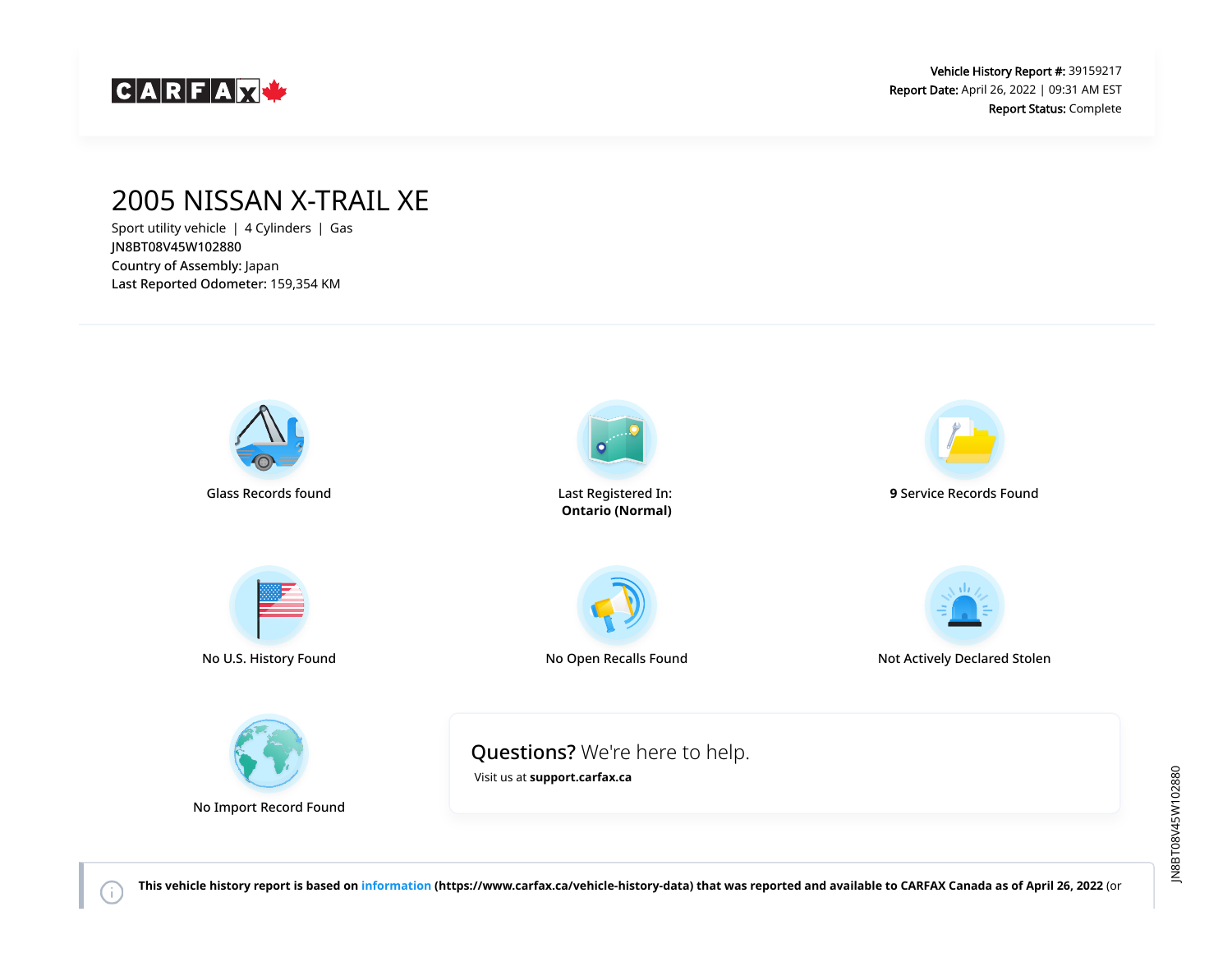once all the data was collected from our data sources and the report was complete). CARFAX Canada draws on billions of data records from thousands of sources across North America, and we receive new historical data records every day. **There may be other information about this vehicle that has not been reported to CARFAX Canada.** When buying a used vehicle, we always recommend using a CARFAX Canada Vehicle History Report, along with a vehicle inspection and test drive, to make an informed decision.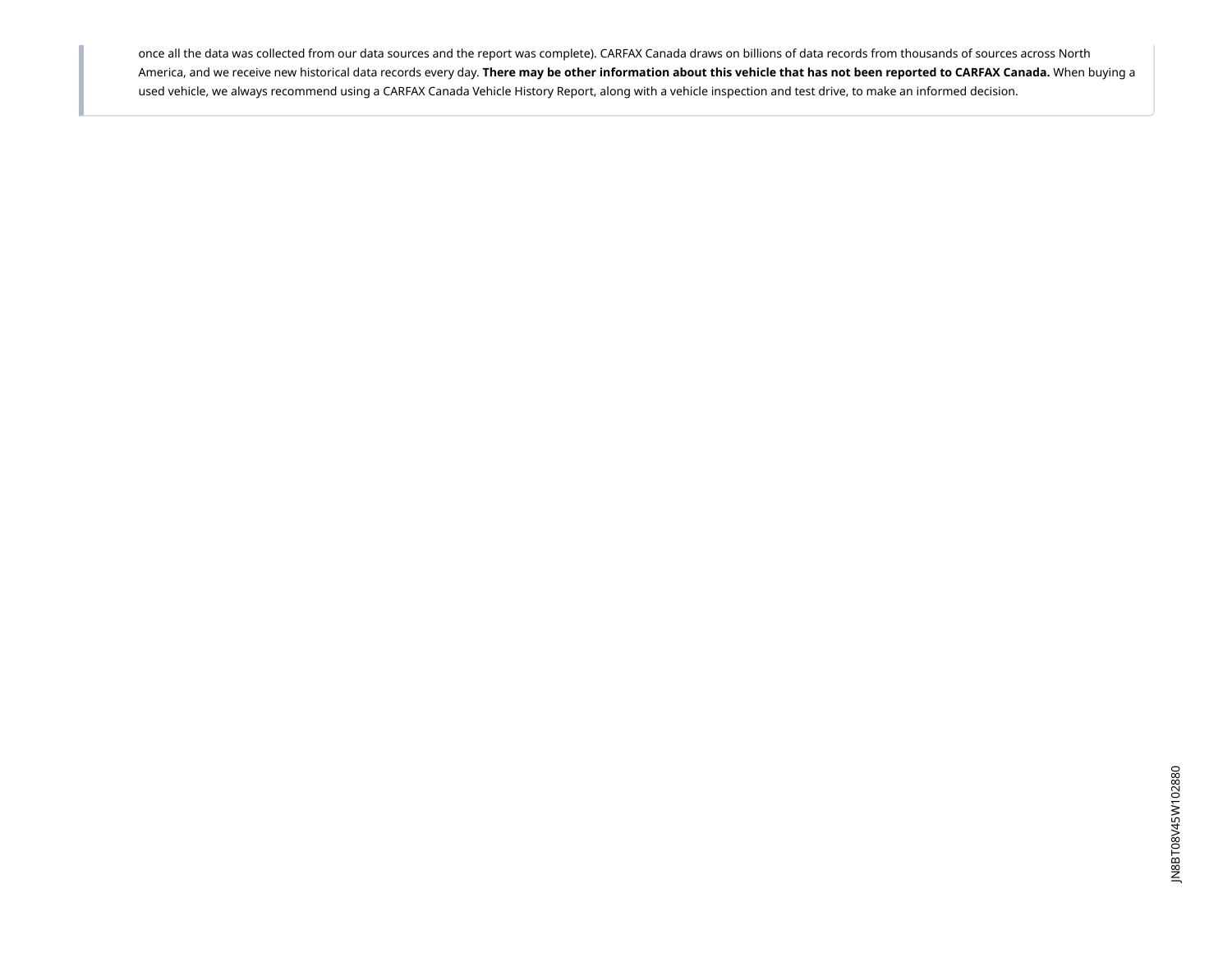# **Vehicle History Report**



There are no police reported accidents, estimates, or claims reported on this vehicle, however, we found other damage records that are outlined below.

#### Other Damage Records

| <b>RECORD DATE</b>   | <b>DETAILS</b> | <b>AMOUNT</b> |
|----------------------|----------------|---------------|
| <b>@ 2008 Nov 26</b> | Canada         |               |
|                      | Glass Record   | \$0.00        |

## Registration

This vehicle has been registered in the province of **Ontario** in **Canada** with **Normal** branding.

**We checked for:** Inspection Required, Normal, Non-repairable, Rebuilt, Salvage and Stolen.

#### Service Records

| <b>DATE</b> | <b>ODOMETER</b> | <b>SOURCE</b>                                          | <b>DETAILS</b>                                                            |
|-------------|-----------------|--------------------------------------------------------|---------------------------------------------------------------------------|
| 2004 Jul 23 |                 | Service Facility                                       | <b>Vehicle serviced</b><br>Pre-delivery inspection completed<br>$\bullet$ |
| 2004 Dec 10 |                 | Service Facility                                       | <b>Vehicle serviced</b><br>Vehicle washed/detailed<br>$\bullet$           |
| 2013 May 27 | 107,591 KM      | Half-Way Motors Nissan<br>Thunder Bay, Ontario, Canada | Vehicle serviced                                                          |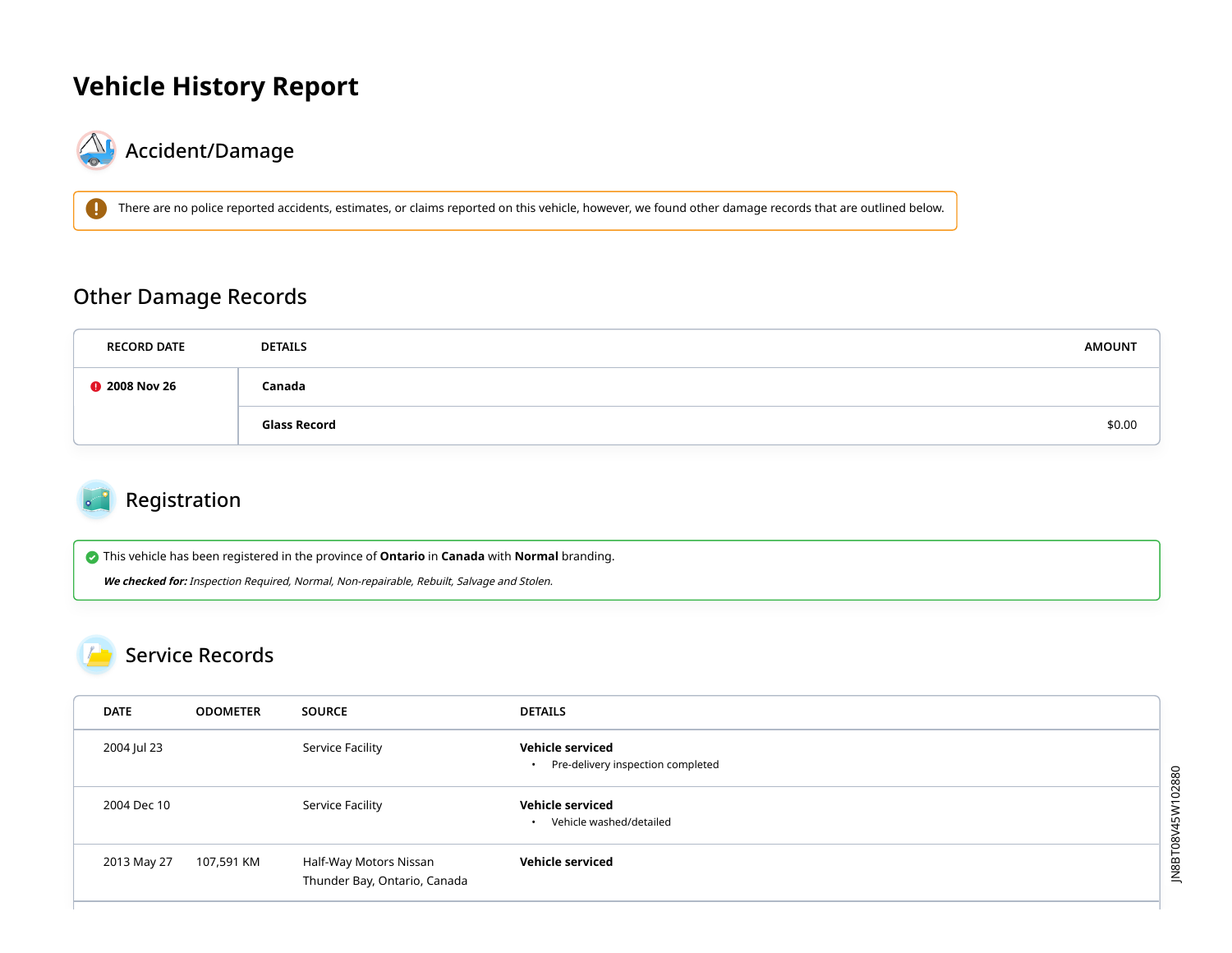| <b>DATE</b> | <b>ODOMETER</b> | <b>SOURCE</b>                                          | <b>DETAILS</b>                                                                    |
|-------------|-----------------|--------------------------------------------------------|-----------------------------------------------------------------------------------|
| 2014 Mar 15 | 118,205 KM      | Half-Way Motors Nissan<br>Thunder Bay, Ontario, Canada | Vehicle serviced                                                                  |
| 2014 Jul 7  | 118,250 KM      | Half-Way Motors Nissan<br>Thunder Bay, Ontario, Canada | Vehicle serviced                                                                  |
| 2015 Sep 21 | 128,001 KM      | Half-Way Motors Nissan<br>Thunder Bay, Ontario, Canada | Vehicle serviced<br>Key(s) (re) programmed                                        |
| 2016 May 16 | 140,628 KM      | Half-Way Motors Nissan<br>Thunder Bay, Ontario, Canada | Vehicle serviced<br>Maintenance inspection completed<br>Fuel filler neck replaced |
| 2018 Nov 30 | 159,354 KM      | Half-Way Motors Nissan<br>Thunder Bay, Ontario, Canada | Vehicle serviced                                                                  |
| 2019 Dec 23 |                 | Minute Muffler & Brake<br>Thunder Bay, Ontario, Canada | Vehicle serviced<br>Muffler replaced<br>Exhaust pipe replaced                     |

# <span id="page-3-0"></span>Open Recalls

 $\bullet$  No safety recall information available as of the date/time that this report was generated. For additional safety recall information and non-safety related recall campaigns, please contact NISSAN or visit **[Nissan's website](https://nna.secure.force.com/support/ContactUsNissan?recallLookup)**.

### <span id="page-3-1"></span>Stolen Vehicle Check

This vehicle is not actively declared stolen.

# Detailed History

| <b>DATE</b> | ODOMETER | SOURCE           | <b>RECORD TYPE</b> | <b>DETAILS</b>   |
|-------------|----------|------------------|--------------------|------------------|
| 2004 Jul 23 |          | Service Facility | Service Record     | Vehicle serviced |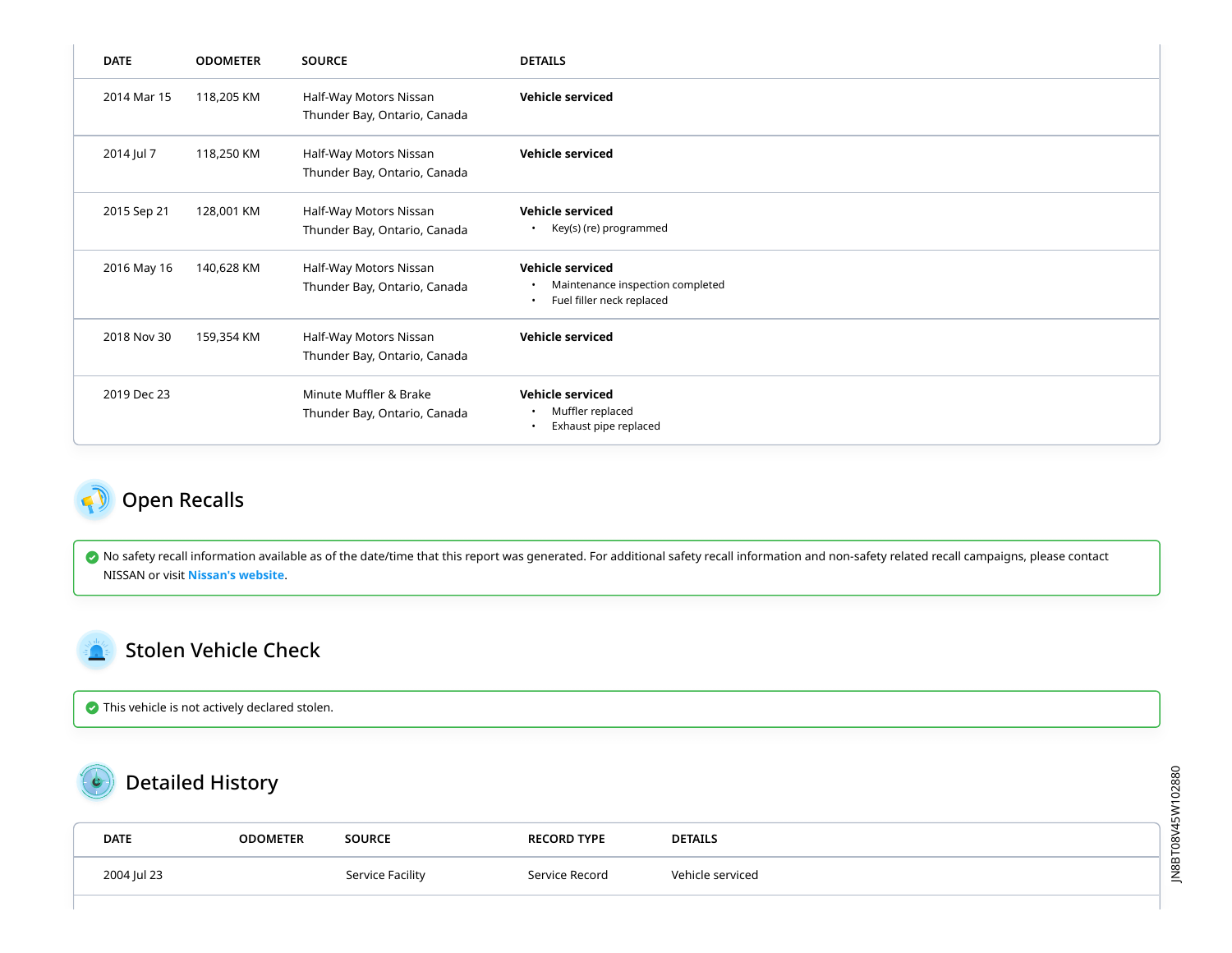| <b>DATE</b> | <b>ODOMETER</b> | <b>SOURCE</b>                                          | <b>RECORD TYPE</b>  | <b>DETAILS</b>                                                                 |                   |
|-------------|-----------------|--------------------------------------------------------|---------------------|--------------------------------------------------------------------------------|-------------------|
| 2004 Dec 8  |                 | Motor Vehicle Dept.<br>Ontario, Canada                 | Canadian Renewal    | Registration Issued or Renewed<br>First Owner Reported                         |                   |
| 2004 Dec 10 |                 | <b>Service Facility</b>                                | Service Record      | Vehicle serviced                                                               |                   |
| 2005 Jul 4  |                 | Motor Vehicle Dept.<br>Ontario, Canada                 | Canadian Renewal    | Registration Issued or Renewed                                                 |                   |
| 2007 Jul 4  |                 | Motor Vehicle Dept.<br>Ontario, Canada                 | Canadian Renewal    | Registration Issued or Renewed                                                 |                   |
| 2008 Jul 4  |                 | Motor Vehicle Dept.<br>Ontario, Canada                 | Canadian Renewal    | Registration Issued or Renewed<br>Previous Use: Fleet                          |                   |
| 2008 Nov 26 |                 | <b>Insurance Records</b><br>Canada                     | <b>Glass Record</b> | \$0.00                                                                         |                   |
| 2009 Feb 17 |                 | Motor Vehicle Dept.<br>Ontario, Canada                 | Canadian Renewal    | Registration Issued or Renewed<br>New Owner reported                           |                   |
| 2009 May 6  |                 | Motor Vehicle Dept.<br>Ontario, Canada                 | Canadian Renewal    | Registration Issued or Renewed                                                 |                   |
| 2011 May 6  |                 | Motor Vehicle Dept.<br>Ontario, Canada                 | Canadian Renewal    | Registration Issued or Renewed                                                 |                   |
| 2013 May 6  |                 | Motor Vehicle Dept.<br>Ontario, Canada                 | Canadian Renewal    | Registration Issued or Renewed                                                 |                   |
| 2013 May 27 | 107,591 KM      | Half-Way Motors Nissan<br>Thunder Bay, Ontario, Canada | Service Record      | Vehicle serviced                                                               |                   |
| 2014 Mar 15 | 118,205 KM      | Half-Way Motors Nissan<br>Thunder Bay, Ontario, Canada | Service Record      | Vehicle serviced                                                               |                   |
| 2014 Jul 7  | 118,250 KM      | Half-Way Motors Nissan<br>Thunder Bay, Ontario, Canada | Service Record      | Vehicle serviced                                                               |                   |
| 2015 Jul 23 |                 | Motor Vehicle Dept.<br>Ontario, Canada                 | Canadian Renewal    | Registration Issued or Renewed<br>New Owner reported<br>Previous Use: Personal | JN8BT08V45W102880 |